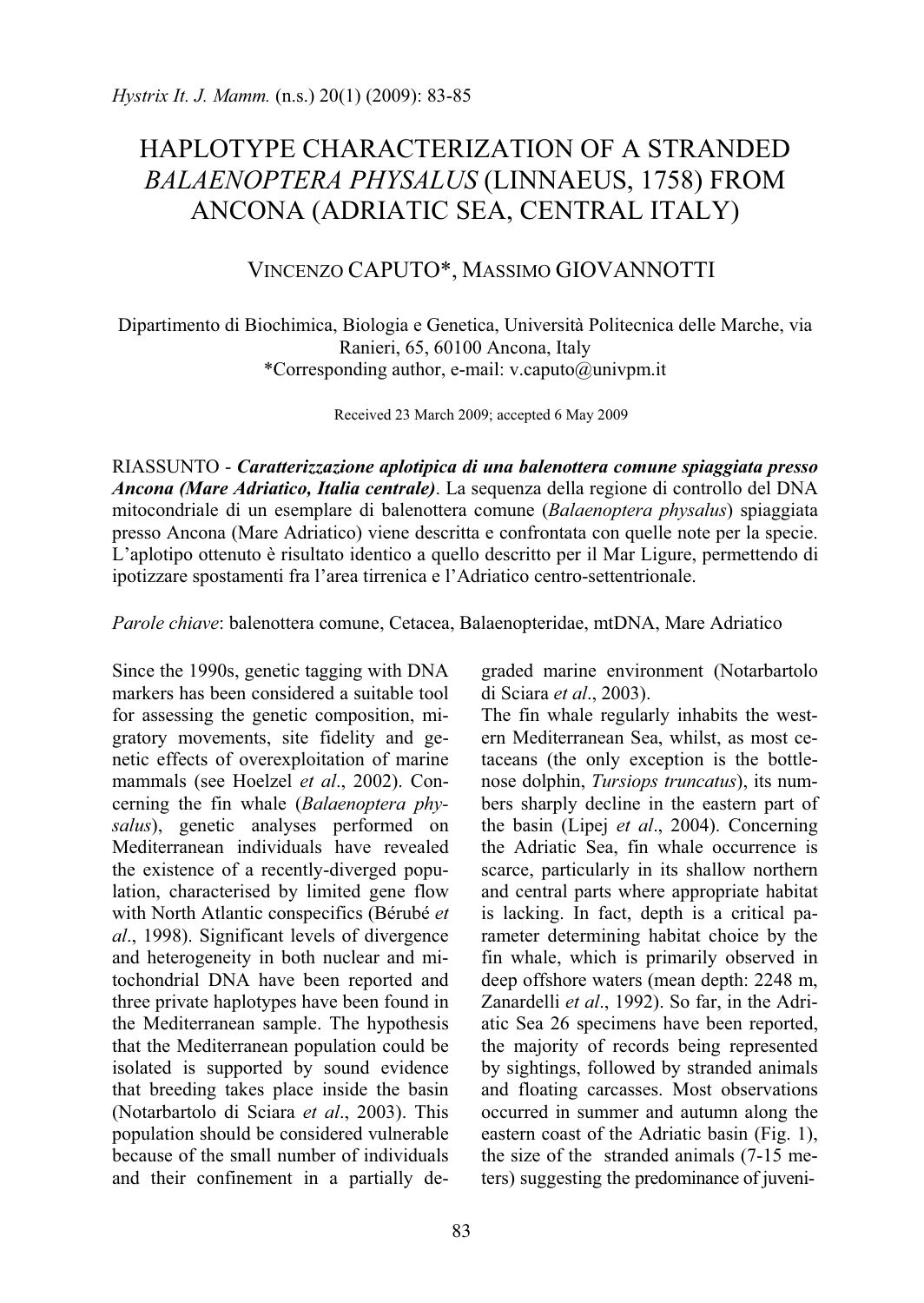

Figure 1. Records (black circles) of stranded fin whales in the North-central Adriatic Sea. 1, Sirolo beach (this paper); 2, Cesenatico (Notarbartolo di Sciara *et al*., 2003); 3, Lido delle Nazioni (Notarbartolo di Sciara *et al*., 2003); 4, Porto di Trieste (Lipej *et al*., 2004); 5, Muggia (Lipej *et al*., 2004); 6, Pirano (Lipej *et al*., 2004); 7, Krk (Lipej *et al*., 2004); 8, Pag (Lipej *et al*., 2004); 9, Karinsko more (Notarbartolo di Sciara *et al*., 2003).

les (Lipej *et al*., 2004). On the 22nd of November 2007 a fin whale was found stranded at Sirolo beach near Ancona (43°32'01.94''N 13°35'38.19''E, central Italy; Fig. 1). The specimen was an 18 m long subadult female and the causes of its death are unknown. In order to determine the possible provenience of this individual, we sequenced a portion of the mtDNA control region to compare the obtained haplotype to those described by Bérubé *et al*. (1998).

Genomic DNA was extracted from 25 mg of bone marrow using a standard phenolchloroform protocol (Sambrook *et al*., 1989). PCR amplification of the whole mtDNA control region (*D-Loop*) was performed with primers MT3 and MT4 (Arnason *et al*., 1993). PCR products were purified with the ExoSAP-IT Kit (Amersham Pharmacia Biotech) and cycle-sequenced using the ABI Prism BigDye Terminator Cycle Sequencing Kit (Applied Biosystems). Sequences were then resolved on an ABI310 Genetic Analyser (Applied Biosystems). The nucleotide polymorphisms were confirmed by sequencing PCR products in both directions. Sequences were aligned using the ClustalX program (Thompson *et al*., 1997).

A total of 843 base pairs (bp) of the D-loop were sequenced. The nucleotide composition of this trait was: A: 28.8%; T: 31.6; C: 23.4%; G: 16.3% (GenBank accession number: FJ832130). The comparison of 288 bp of the control region of the fin whale from Ancona with the haplotypes available from other populations from the North Atlantic, Sea of Cortez and Mediterranean basin (Bérubé *et al*., 1998) revealed that the haplotype of the stranded individ